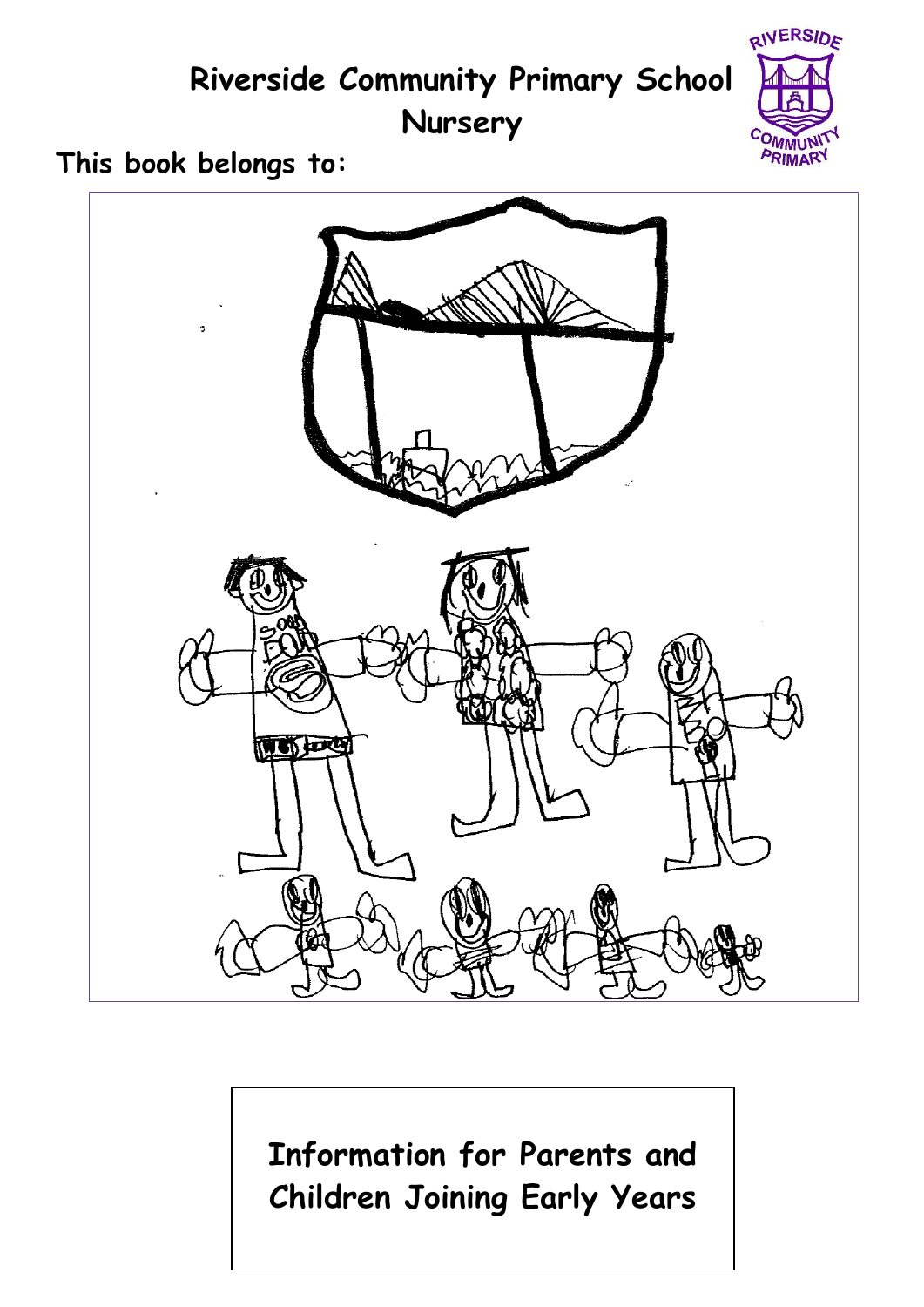# **Welcome to Riverside Community Primary School Nursery**

You will soon be joining us in Early Years. We aim to make this move as smooth as possible. It is a very big and important step in your life (and your parents) and we hope this booklet will help to answer any questions you might have.

**Miss N Sharp**

Some of the people you will see on your first day are:

**Early Years Co-ordinator & Foundation Teacher** 

Miss Sharp is our Early Years Co-ordinator and is always available to discuss any concerns or worries you and your parents may have.

 **Mr M Brown**





**Nursery Teacher HLTA (Early Years) (EYPS)**

# **Nursery Assistants**



**Mrs T Webb Miss B Doidge** 





**Mrs H Hewer Mrs C Parker Mrs Z Puleston**

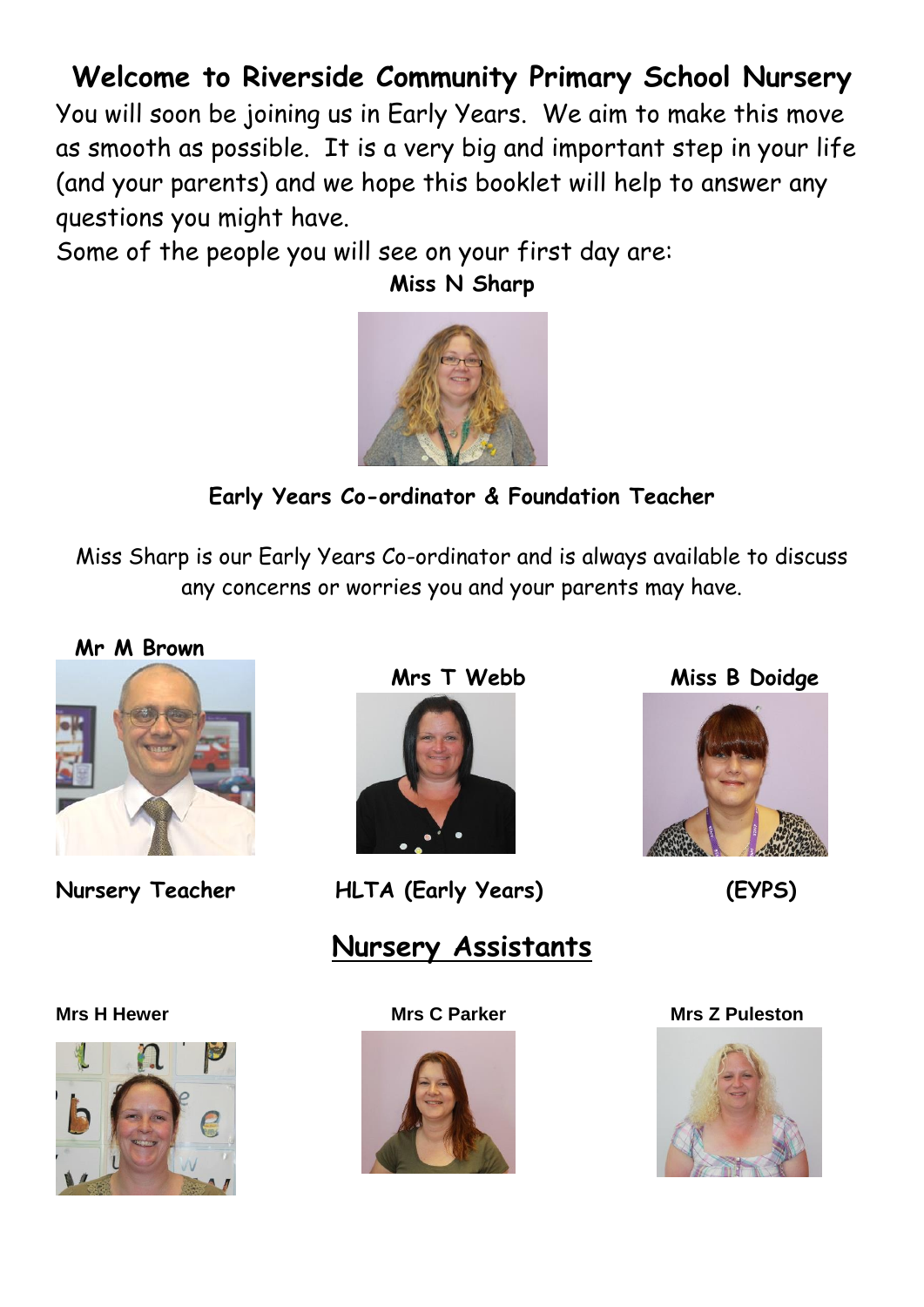#### **What time does the morning session start & finish?**



The morning session starts at The morning session finishes at



**What time does the afternoon session start & finish?**

The afternoon session starts at The afternoon sessions finishes at





**What time does the full day session start & finish?**

The full day session starts at The full day session finishes at





**(You will be collected from the nursery entrance and released from the nursery gate)**

# **What you will need**

When you join us in our Early Years unit you will have the opportunity to experience lots of different activities. Some of these will mean getting your hands dirty and so you will need to wear **old and comfortable clothing** to play







**Please bring spare clothes in a bag to keep on your peg at all times and a pair of named wellies to be kept under the bench!**

**PLEASE MAKE SURE ALL ITEMS OF CLOTHING ARE NAMED**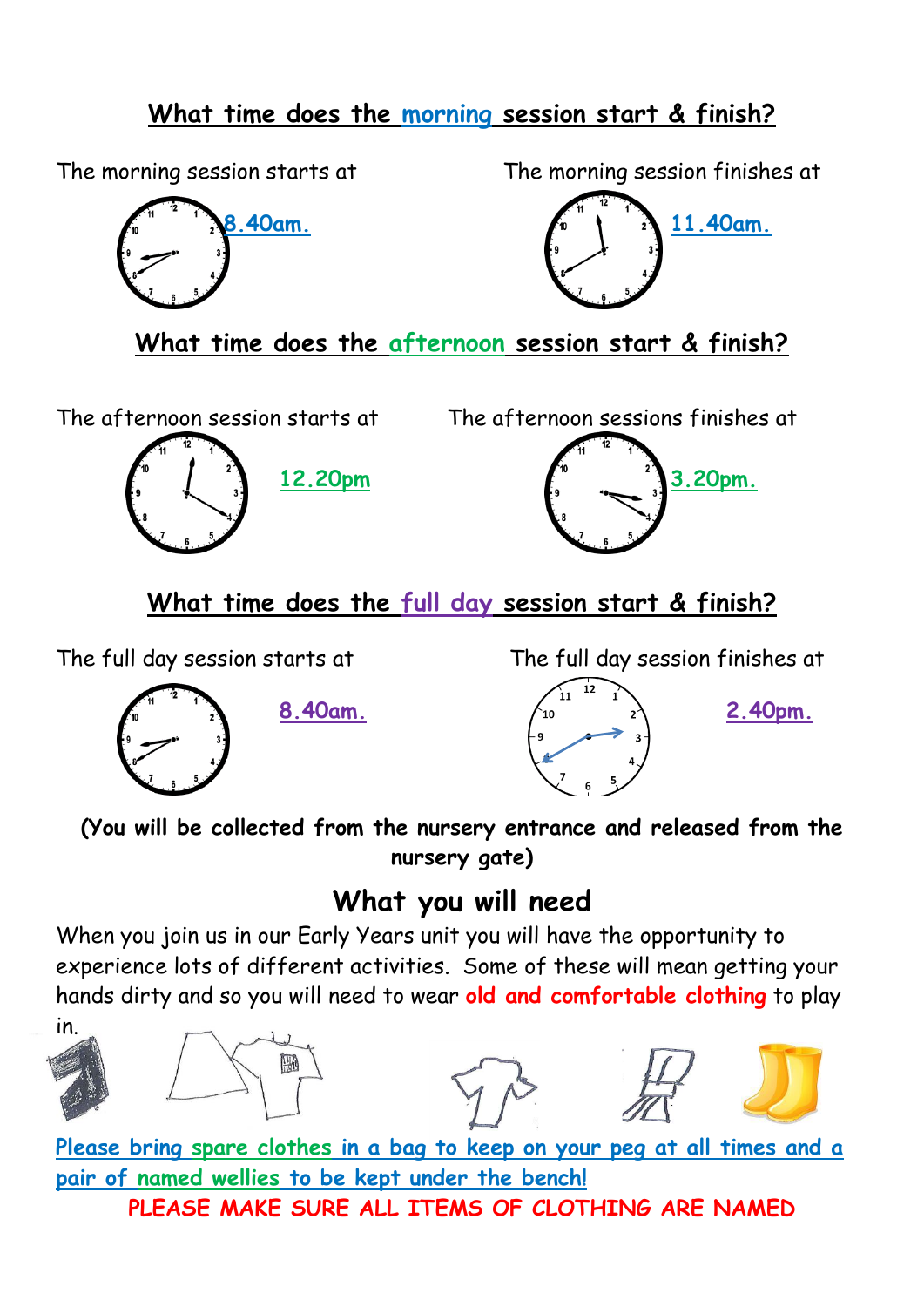# **If you are staying for a full day session you will need to bring in a packed lunch.**

# **Lunch Box Ideas**



You need plenty of starchy foods to fill you up and give you energy. Lunches packed with fibre, protein, carbohydrate and vitamins will help your bones to grow and give you a healthy dose of brain power for the afternoon ahead!

# **Your lunch box should contain:-**



#### **Sandwiches & wraps filled with**:

Wafer thin cooked meats, ham & cheese, tuna, egg mayo etc.

#### **Five-a-day option:**

Satsuma, apple, banana, grapes, pear etc.

> Cucumber, lettuce, cherry tomatoes, carrot sticks etc.

#### **Good for growing bones**

Fruit yoghurt, cold rice pudding or custard, cubes of cheese, cottage cheese with pineapple.

**To promote a healthy diet please do not include any cakes, chocolate or sweets!**

### Don't forget to include a drink! (Water is preferable)

# **Healthy Smiles**

You will clean your teeth whilst you are in Nursery with a toothbrush supplied by us. This will be held in your very own personalised holder in our Healthy Smiles Bus! This is to encourage good dental hygiene and to make sure that your smile is always **HEALTHY!!**

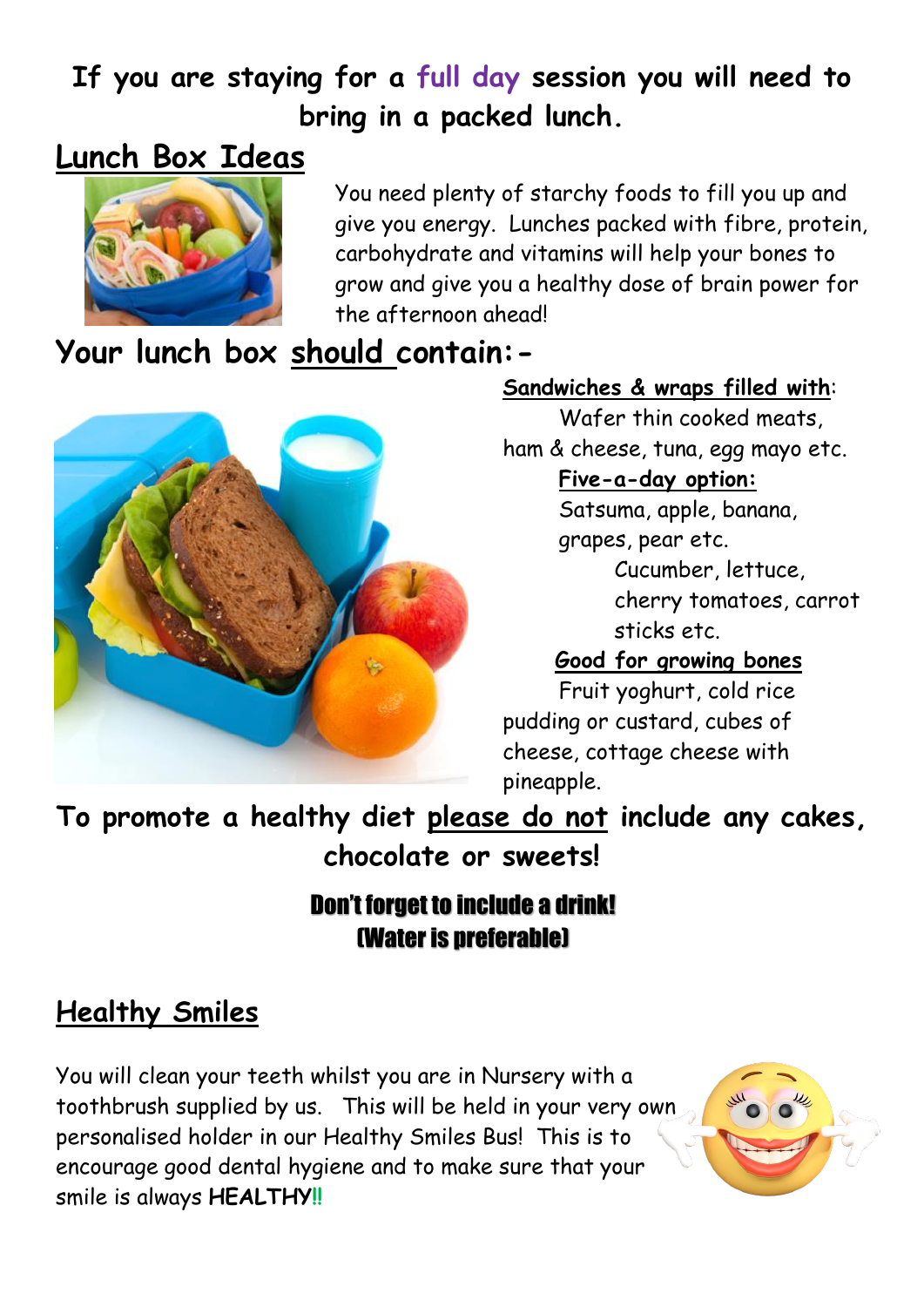Key Person You will be assigned a key person within the first few weeks of starting. This person will be your champion and you or your parent/carer can talk to them at any time.

# Book Bags

You will be given a book bag which you need to bring with you every Monday. We will give you a different story book every week to be shared and enjoyed at home with your parents/carers.



### **Homework**

Each term we have a challenge grid with a variety of fun activities for you to complete.

They are linked to the topic you are being taught in class and will allow you to spend special time at home with your mummies and daddies carrying out these exciting tasks.

# **Speech and Language Therapist (Nursery Natter)**

You will be given a 'nursery natter' pack when you join us in early years to help develop your use of speech and language in a fun and stimulating way.

In the first few weeks you will be screened by the speech and language therapist and any concerns or issues will be reported back to

your parents.

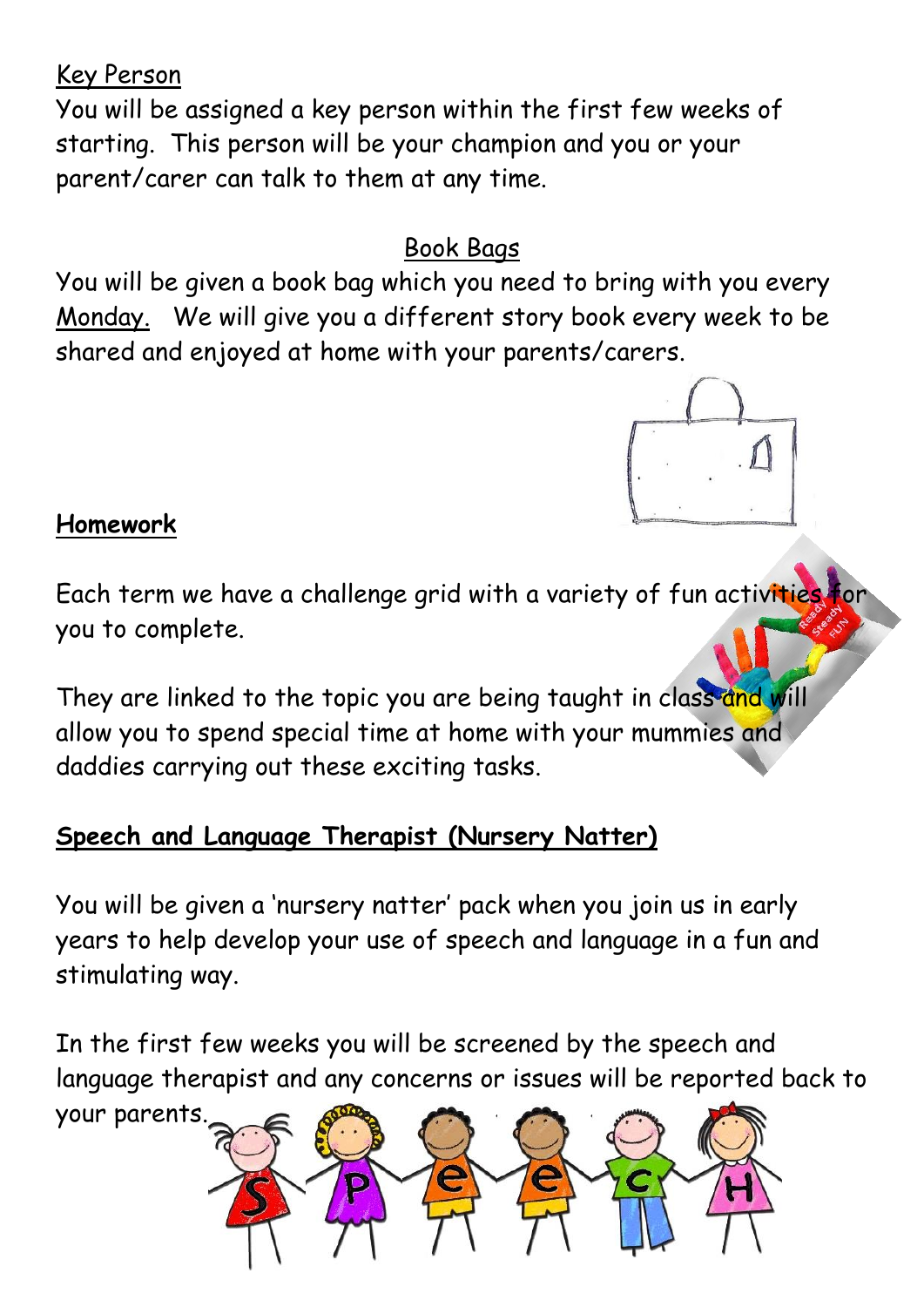#### Snack

Every day you will have snack which includes milk and a variety of fruit. You will also have a 'special snack' which will include a variety of different foods including, cheese, ham, crackers, rice cakes etc. You will also participate in cooking on a regular basis. **This costs £1 a week (to be paid on the first day of the week please).**



### **Learning Journeys**

You will have a 'learning journey' to look at on your computer. This has lots of interesting things in it that you have been doing including photos, pieces of work etc. You can also add in things you do at home or are proud of. When you leave Early Years you will get a copy to take home.



We have 'wow letters' in each room for your mummies and daddies to write on things you can do at home that they are proud of. We like to see lots of these to help the partnership between school and home.

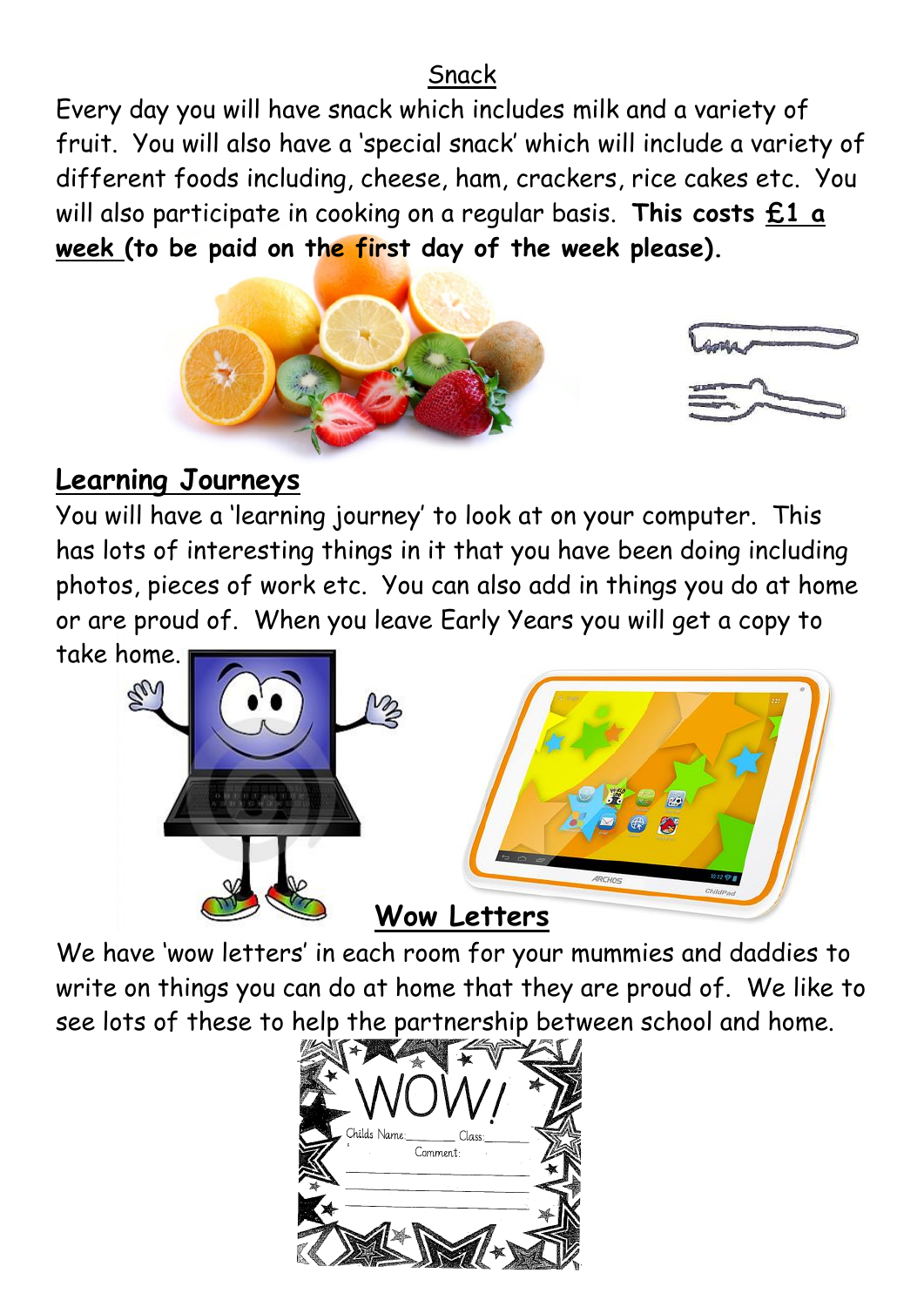# **Our Curriculum**

The Early Years Curriculum has **3 prime** 'areas of learning'.

#### **Personal, Social and Emotional Development**

This is all about being kind to others and being good in school. You will also learn about other religions and cultures.

#### **Communication and Language**

This is all about speaking and listening and learning new and exciting words. You will develop your confidence and skills in sharing your ideas and feelings in a variety of situations.



#### **Physical**

This is about using all of your body to develop your co-ordination. Activities for this area include P.E., handwriting, using scissors, threading, lacing and climbing on the climbing frame. Also you will learn about the importance of physical activity and food.

There are also **4 specific** 'areas of learning'.

# **Literacy**

This is about using your ears to listen and think about different sounds in the environment and just before you start school you learn all about linking sounds and letters etc.

# **Mathematics**

This covers all areas of maths including counting to 10 and beyond, adding, subtracting, learning your colours and shapes, money, measure and time. How many of these can you do?